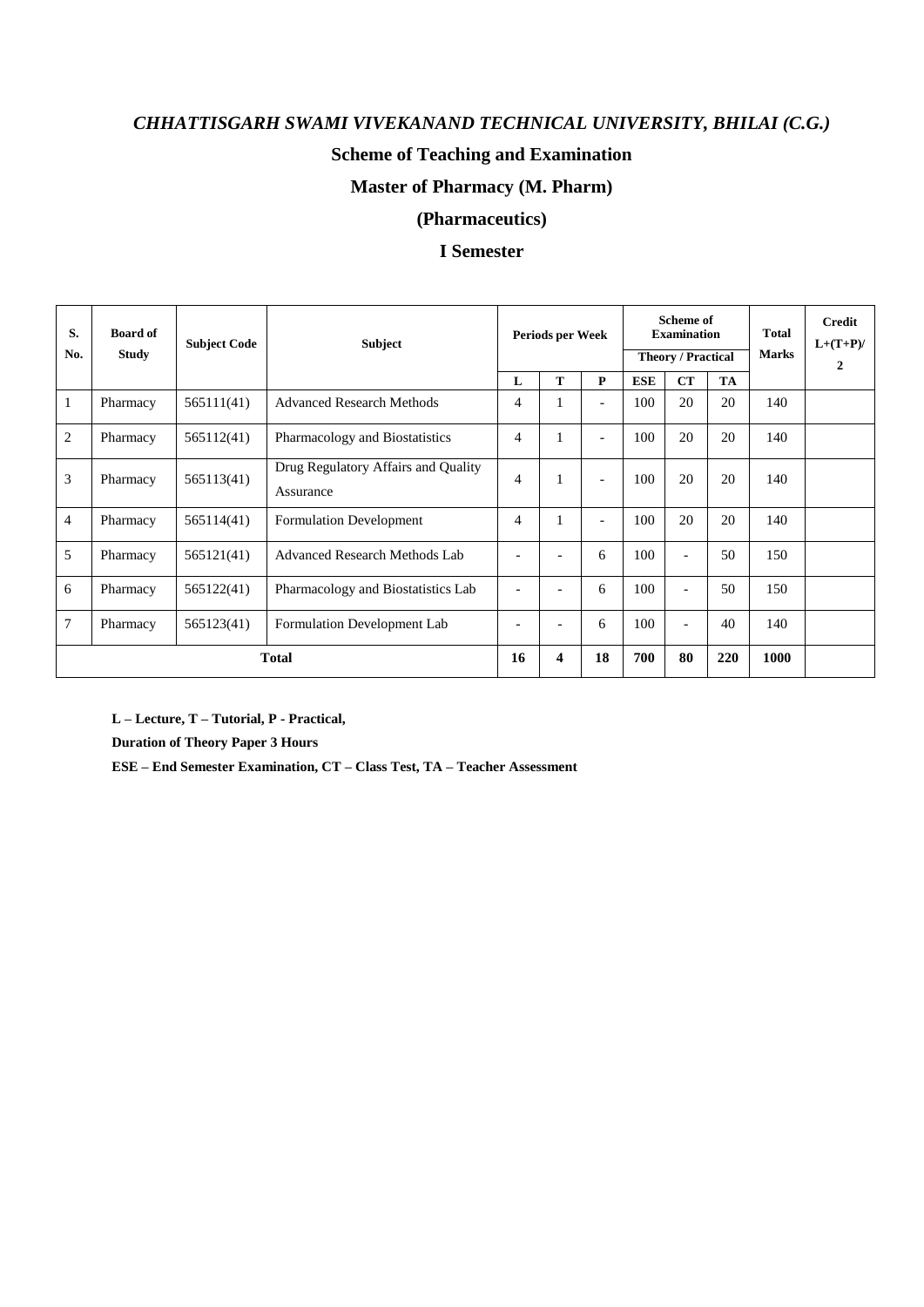### **Scheme of Teaching and Examination**

### **Master of Pharmacy (M. Pharm)**

### **(Pharmaceutics)**

#### **II Semester**

| S.<br>No.      | <b>Board of</b><br><b>Study</b> | <b>Subject Code</b> | <b>Subject</b>          |                          |                          | Periods per Week         |            |                          | <b>Scheme of</b><br><b>Examination</b><br><b>Theory / Practical</b> | <b>Total</b><br><b>Marks</b> | Credit<br>$L+(T+P)/$<br>$\overline{2}$ |
|----------------|---------------------------------|---------------------|-------------------------|--------------------------|--------------------------|--------------------------|------------|--------------------------|---------------------------------------------------------------------|------------------------------|----------------------------------------|
|                |                                 |                     |                         | L                        | T                        | P                        | <b>ESE</b> | CT                       | <b>TA</b>                                                           |                              |                                        |
| $\mathbf{1}$   | Pharmacy                        | 565211(41)          | Pharmaceutics $- I$     | $\overline{4}$           | $\mathbf{1}$             | $\overline{\phantom{a}}$ | 100        | 20                       | 20                                                                  | 140                          |                                        |
| 2              | Pharmacy                        | 565212(41)          | Pharmaceutics – II      | 4                        | 1                        | $\overline{a}$           | 100        | 20                       | 20                                                                  | 140                          |                                        |
| 3              | Pharmacy                        | 565213(41)          | Pharmaceutics – III     | 4                        | $\mathbf{1}$             | $\overline{\phantom{a}}$ | 100        | 20                       | 20                                                                  | 140                          |                                        |
| $\overline{4}$ | Pharmacy                        | 565214(41)          | Pharmaceutics - IV      | $\overline{4}$           | $\mathbf{1}$             | $\overline{\phantom{a}}$ | 100        | 20                       | 20                                                                  | 140                          |                                        |
| 5              | Pharmacy                        | 565221(41)          | Pharmaceutics – I Lab   | $\blacksquare$           | $\overline{\phantom{a}}$ | 6                        | 100        | $\overline{\phantom{a}}$ | 50                                                                  | 150                          |                                        |
| 6              | Pharmacy                        | 565222(41)          | Pharmaceutics - II Lab  | $\overline{\phantom{a}}$ | $\overline{\phantom{a}}$ | 6                        | 100        | $\overline{\phantom{a}}$ | 50                                                                  | 150                          |                                        |
| $\overline{7}$ | Pharmacy                        | 565223(41)          | Pharmaceutics - III Lab | $\overline{\phantom{a}}$ | ٠                        | 6                        | 100        | $\overline{\phantom{a}}$ | 40                                                                  | 140                          |                                        |
|                | <b>Total</b>                    |                     |                         |                          |                          | 18                       | 700        | 80                       | 220                                                                 | 1000                         |                                        |

**L – Lecture, T – Tutorial, P - Practical,** 

**Duration of Theory Paper 3 Hours** 

**ESE – End Semester Examination, CT – Class Test, TA – Teacher Assessment**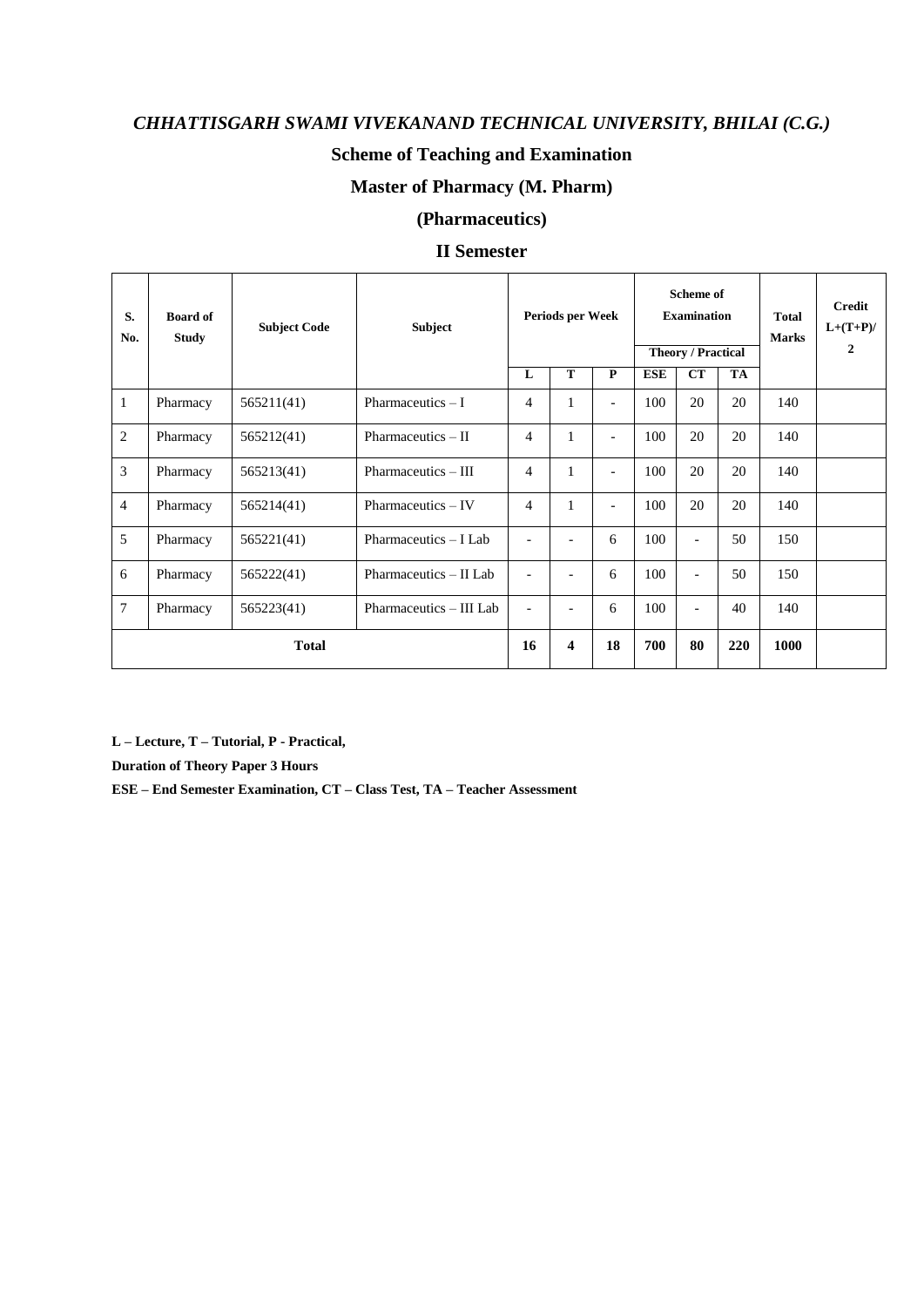### **Scheme of Teaching and Examination**

### **Master of Pharmacy (M. Pharm)**

### **(Pharmaceutics)**

### **III Semester**

| S.<br>No.    | <b>Board of</b><br><b>Study</b> | <b>Subject Code</b> | <b>Subject</b>                                             |                          | Periods per Week |    |            | Scheme of<br><b>Examination</b><br><b>Theory / Practical</b> |     | <b>Total</b><br><b>Mark</b> | <b>Credit</b><br>$L+(T+P)/2$ |
|--------------|---------------------------------|---------------------|------------------------------------------------------------|--------------------------|------------------|----|------------|--------------------------------------------------------------|-----|-----------------------------|------------------------------|
|              |                                 |                     |                                                            | L                        | T                | P  | <b>ESE</b> | CT                                                           | TA  | s                           |                              |
|              | Pharmacy                        | 565321(41)          | Minor Dissertation (synopsis<br>submission) Seminar & Viva | $\overline{\phantom{0}}$ | 3                | 36 | 300        | $\overline{\phantom{0}}$                                     | 100 | 300                         |                              |
| <b>Total</b> |                                 |                     |                                                            | ٠                        | 3                | 36 | 200        | ۰.                                                           | 100 | 400                         |                              |

**L – Lecture, T – Tutorial, P - Practical,** 

**ESE – End Semester Examination,** 

**CT – Class Test, TA – Teacher Assessment**